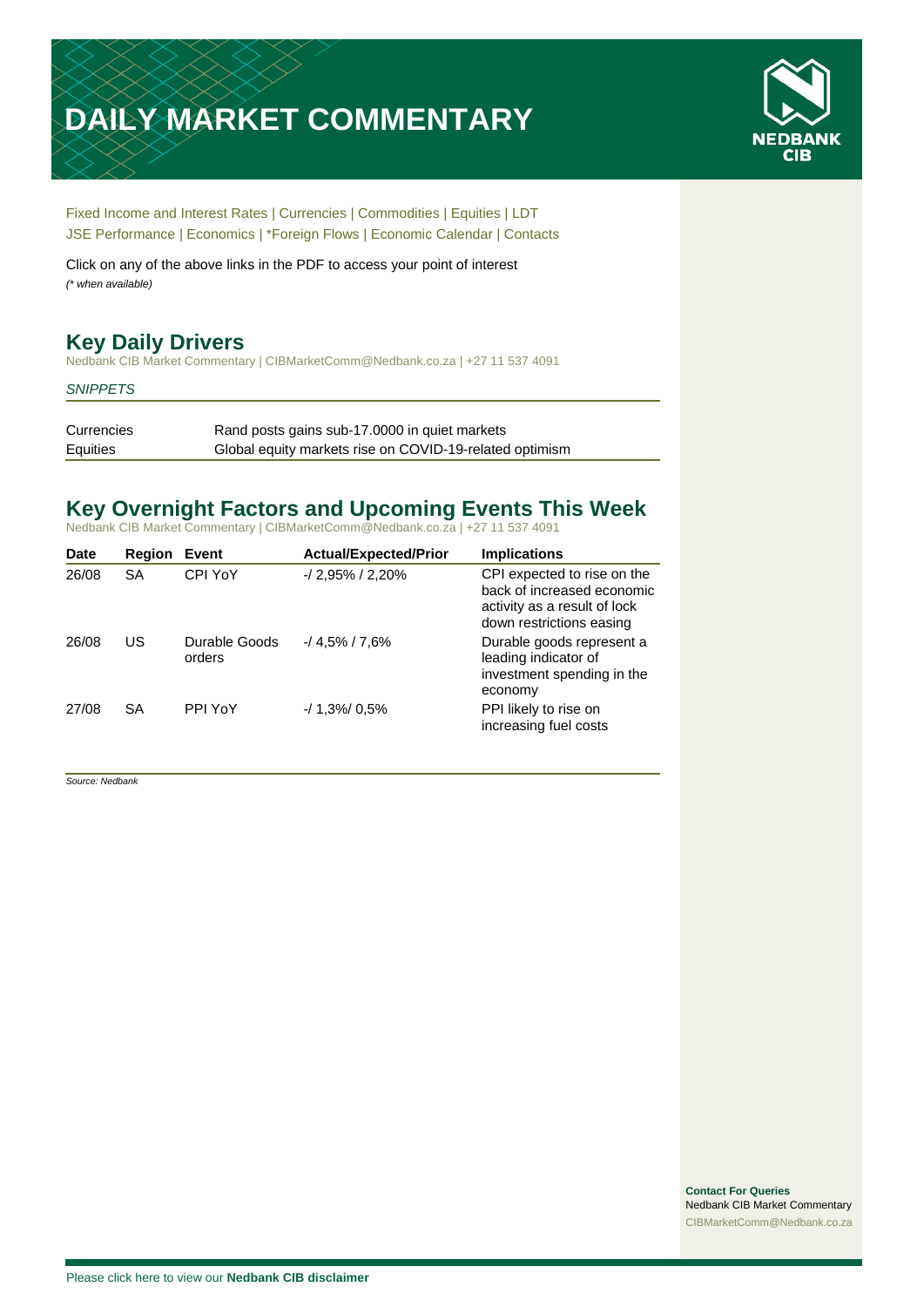# <span id="page-1-0"></span>**Fixed Income and Interest Rates**

Bond flow sales |+2711 535 4021 | Corporate Money Markets | +2711 535 4007 | Business Bank Money Markets | +2711 535 4006

| <b>Bonds</b>                  | <b>Last price</b> | Δ<br>1d | Δ<br><b>MTD</b> | Δ<br><b>YTD</b> | Δ<br>12Month | <b>MTD</b> trend |
|-------------------------------|-------------------|---------|-----------------|-----------------|--------------|------------------|
|                               | %                 | bps     | bps             | bps             | bps          |                  |
|                               |                   |         |                 |                 |              |                  |
| R208-0,6 yrs                  | 3,54              | 0,25    | $-1,55$         | $-320,65$       | $-305,15$    | ψ                |
| R186-6,3 yrs                  | 7,38              | 2,35    | $-12,95$        | $-86,55$        | $-88,45$     | ψ                |
| R2030-9,4 yrs                 | 9,30              | 5,25    | 6,55            | 27,85           | 32,55        | ۸                |
| R2048-27,5 yrs                | 11,51             | 5,90    | 5,50            | 143,30          | 158,10       | ۸                |
| US 10 yr                      | 0,66              | 0,81    | 13,41           | $-125,61$       | $-87,28$     | φ                |
| <b>UK 10 yr</b>               | 0,21              | 0,70    | 10,90           | $-60,90$        | $-26,80$     | ۸                |
| German 10 yr                  | $-0,49$           | 1,60    | 3,30            | $-30,60$        | 18,40        | ۸                |
| Japan 10 yr                   | 0,03              | $-0,10$ | 0,60            | 3,70            | 25,70        | φ                |
|                               |                   | Δ       | Δ               | Δ               | Δ            | <b>MTD</b> trend |
|                               |                   |         |                 |                 |              |                  |
| <b>Money Market</b>           | <b>Last price</b> | 1d      | <b>MTD</b>      | <b>YTD</b>      | 12Month      |                  |
|                               | $\frac{9}{20}$    | bps     | bps             | bps             | bps          |                  |
| SA repo rate                  | 3,50              | 0,00    | 0,00            | $-300,00$       | $-300,00$    | ۰                |
| SA prime rate                 | 7,00              | 0,00    | 0,00            | $-300,00$       | $-300,00$    | ٠                |
| SA CPI (MTD = previous month) | 2,20              |         | 10,00           | $-180.00$       | $-230,00$    | ۸                |
| SA 3m JIBAR                   | 3,44              | 0,00    | $-21,60$        | $-335,80$       | $-337,50$    | ψ                |
| SA 3m NCD                     | 3,45              | 0,00    | $-17,50$        | $-337,50$       | $-332,50$    | ψ                |
| SA 6m NCD                     | 3,55              | 2,50    | $-22,50$        | $-377,50$       | $-370,00$    | ψ                |
| SA 12m NCD                    | 3,78              | 0.00    | $-37,50$        | $-385.00$       | $-380,00$    | ψ                |
| US 3m LIBOR                   | 0,25              | $-0,61$ | 0,13            | $-165,84$       | $-189,76$    | ۸                |
| UK 3m LIBOR                   | 0,07              | 0,15    | $-1,46$         | $-72,19$        | $-69,44$     | ψ                |
| Japan 3m LIBOR                | $-0,05$           | 0.00    | 0,33            | $-0,45$         | 5,17         | ۸                |

| <b>FRAs and Swaps</b>            | Last price | Δ<br>1d | Δ<br><b>MTD</b> | Δ<br><b>YTD</b> | Δ<br>12Month | <b>MTD</b> trend |
|----------------------------------|------------|---------|-----------------|-----------------|--------------|------------------|
|                                  | %          | bps     | bps             | bps             | bps          |                  |
| 3X6 FRA                          | 3,43       | 0,00    | $-5,50$         | $-317,50$       | $-322,00$    | ψ                |
| 6X9 FRA                          | 3.44       | 0,00    | 4,00            | 3,00            | 4,00         | ٨                |
| <b>9X12 FRA</b>                  | 3,52       | 0,00    | $-6,50$         | $-297,50$       | $-295,50$    | ψ                |
| 18X21 FRA                        | 3,98       | 0,00    | $-14,00$        | $-259.50$       | $-256.50$    | ψ                |
| SA 2yr Swap                      | 3,68       | $-0,40$ | $-10,50$        | $-291,00$       | $-291,00$    | V                |
| SA 3yr Swap                      | 4,03       | 0,00    | $-11,75$        | $-264.25$       | $-264.75$    | ψ                |
| SA 5yr Swap                      | 4,97       | 0,00    | $-11,00$        | $-198,00$       | $-195,00$    | V                |
| SA 10yr Swap                     | 6,93       | 0,00    | $-9,00$         | $-75,50$        | $-68,50$     | ψ                |
| SA 15yr Swap                     | 7,72       | 0,00    | $-8,50$         | $-34,50$        | $-23,70$     | J                |
|                                  |            |         |                 |                 |              |                  |
|                                  |            | Δ       | Δ               | Δ               | Δ            | <b>MTD</b> trend |
| <b>Spreads</b>                   | Last price | 1d      | <b>MTD</b>      | <b>YTD</b>      | 12Month      |                  |
|                                  | %          | bps     | bps             | bps             | bps          |                  |
| 2v10v                            | $-3,25$    | $-0,40$ | $-1,50$         | $-215,50$       | $-222,50$    | ψ                |
| 3v10y                            | $-2,90$    | 0,00    | $-2,75$         | $-188,75$       | $-196,25$    | ψ                |
| R2030-R208                       | 5,76       | 5,00    | 8,10            | 348,50          | 337,70       | φ                |
| R2048-R2030                      | 2,21       | 0,65    | $-1,05$         | 115,45          | 125,55       | ψ                |
| 5y-R2030                         | $-4,33$    | $-5,25$ | $-17,55$        | $-225,85$       | $-227,55$    | ψ                |
| 10y-R2030                        | $-2,37$    | $-5,25$ | $-15,55$        | $-103,35$       | $-101,05$    | ψ                |
| 15y-R2030                        | $-1,58$    | $-5,25$ | $-15,05$        | $-62,35$        | $-56,25$     | ψ                |
| SA 5yr CDS spread - basis points | 290,00     | 0,00    | $-21,00$        | 123,50          | 101,50       | ψ                |

#### **US 10 Year Yield SA 10 Year Yield**



*Source: Bloomberg, Nedbank Source: Bloomberg, Nedbank*

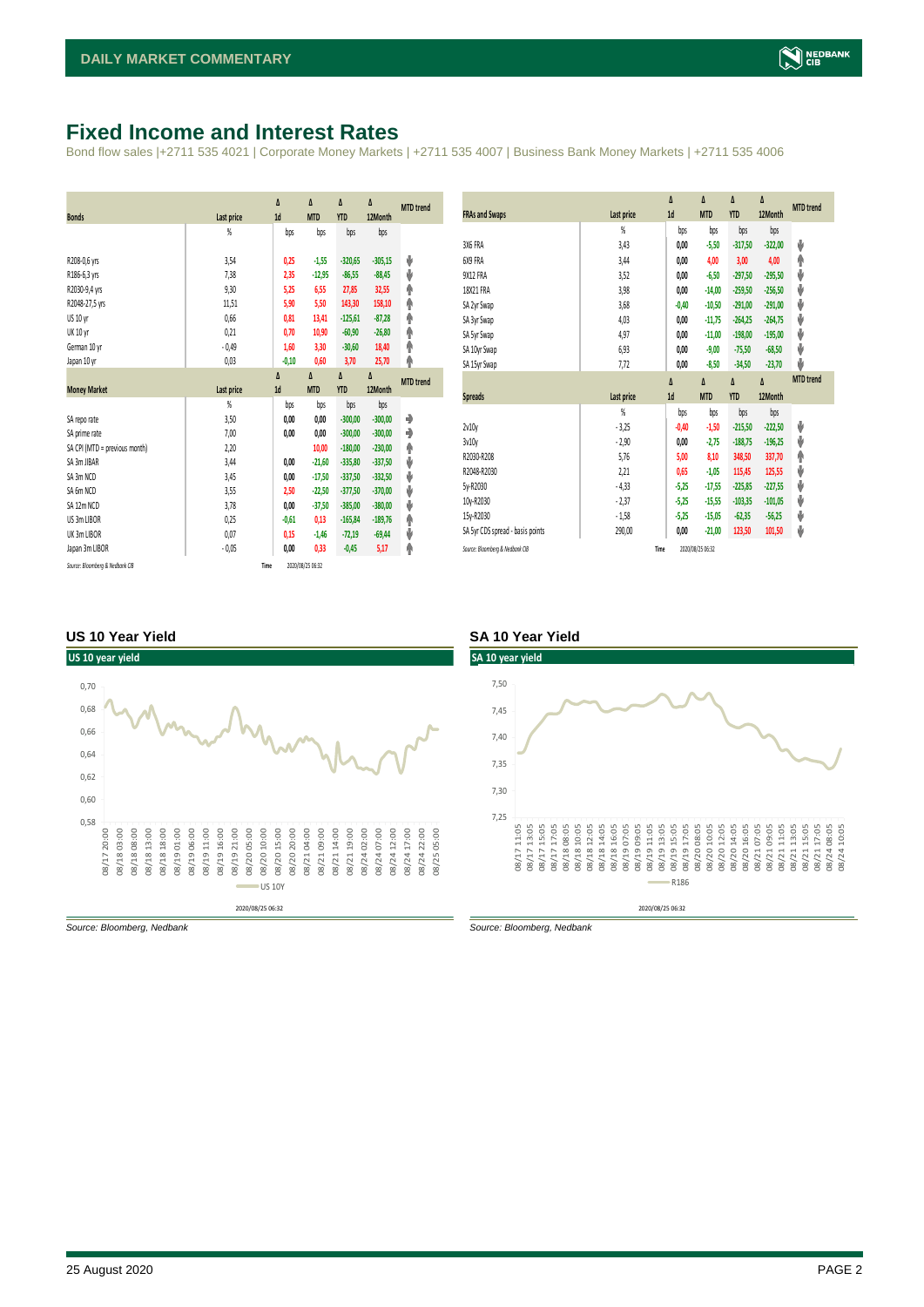

## <span id="page-2-0"></span>**Currencies**

Business Banking FX | +27 11 535 4003 | Corporate FX | +2711 535 4002 | Institutional FX | +2711 535 4005

- The new week opened with the rand trading marginally above the 17.10 level. The rand enjoyed continued support, with early export flows providing the catalyst for a test of the 17.0000 level, and the local unit reached a best level of 16.9050 on the day, ending the session marginally weaker. In the overnight sessions, the rand held steady in exceptionally quiet markets; it currently trades at 16.9200, the EURZAR is trading at 16.9815 and the GBPZAR is currently trading at 22.1675.
- The international markets were again subdued, and real flows limited, with the EURUSD trading around the 1.1800 pivot. This morning, it currently trades at 1.1808. The GBPUSD is currently trading at 1.3100, effectively unchanged from the same time yesterday. Gold, too, is trading effectively unchanged from the same time yesterday, currently at 1,932.50.
- Data releases scheduled for today: locally, we have the leading index; from Europe, we have German GDP and the IFO index; and from the US, we have the house price index, consumer confidence, new home sales and Richmond Fed manufacturing, and a number of Fed representatives are scheduled to speak.
- The rand yesterday managed a breach sub the 17.0000 handle, and crucially, thus far, it has consolidated these gains, although the volumes being traded appear to have been limited. The international markets are apparently in the grips of a summer holiday market, with very little by way of activity.

| <b>Majors</b>                   | Last price | $X\Delta$<br>$-1d$ | X <sub>A</sub><br><b>MTD</b> | $% \Delta$<br><b>YTD</b> | $% \Delta$<br>12Month | <b>MTD</b> trend | <b>USD trend</b>    |
|---------------------------------|------------|--------------------|------------------------------|--------------------------|-----------------------|------------------|---------------------|
| GBPUSD                          | 1.31       | 0,33               | 0.16                         | $-1,14$                  | 7.28                  | ŵ                | USD weakness        |
| <b>EURUSD</b>                   | 1.18       | 0.19               | 0.27                         | 5.32                     | 6.38                  | φ                | <b>USD</b> weakness |
| <b>USDJPY</b>                   | 106,00     | 0.02               | 0.16                         | 2,46                     | $-0,11$               | Φ                | USD strength        |
| <b>USDAUD</b>                   | 1,39       | $-0,14$            | $-0,41$                      | $-2,18$                  | $-5,54$               | d,               | <b>USD</b> weakness |
|                                 |            | $X\Delta$          | $X\Delta$                    | $% \Delta$               | $% \Delta$            | <b>MTD</b> trend | ZAR trend           |
| <b>Rand crosses</b>             | Last price | $-1d$              | <b>MTD</b>                   | <b>YTD</b>               | 12Month               |                  |                     |
| <b>USDZAR</b>                   | 16,92      | $-0,29$            | $-0,89$                      | 17,26                    | 9,65                  | ψ                | ZAR strength        |
| GBPZAR                          | 22,17      | 0.02               | $-0.73$                      | 16,28                    | 15,75                 | ψ                | ZAR strength        |
| <b>FURZAR</b>                   | 19,98      | $-0.09$            | $-0.61$                      | 21.44                    | 15.05                 | ψ                | ZAR strength        |
| AUDZAR                          | 12,14      | $-0,15$            | $-0.49$                      | 18,93                    | 14.64                 | ψ                | ZAR strength        |
| ZARJPY                          | 6,26       | 0,32               | 1,03                         | $-23,77$                 | $-10,81$              | 4                | ZAR strength        |
|                                 |            | X <sub>A</sub>     | X <sub>A</sub>               | $% \Delta$               | $% \Delta$            | <b>MTD</b> trend | ZAR trend           |
| <b>African FX</b>               | Last price | $-1d$              | <b>MTD</b>                   | <b>YTD</b>               | 12Month               |                  |                     |
| ZARMWK (Malawian kwacha)        | 43,87      | 0,29               | 1.52                         | $-20,11$                 | $-9,17$               | ŵ                | ZAR strength        |
| ZARBWP (Botswana pula)          | 0.68       | 0.29               | 1.29                         | $-10,84$                 | $-6,41$               | φ                | ZAR strength        |
| ZARKES (Kenyan shilling)        | 6.39       | 0.29               | 1.31                         | $-13,24$                 | $-5.72$               | Φ                | ZAR strength        |
| ZARMUR (Mauritian rupee)        | 2.35       | 0.38               | 1.16                         | $-10,29$                 | $-0.16$               | φ                | ZAR strength        |
| ZARNGN (Nigerian naira)         | 22,84      | 0,29               | 0,22                         | $-14,03$                 | $-3,92$               | Φ                | ZAR strength        |
| ZARGHS (Ghanian cedi)           | 0.34       | 0.29               | 1.05                         | $-19,27$                 | $-5,15$               | Φ                | ZAR strength        |
| ZARZMW (Zambian kwacha)         | 1,14       | 0,30               | 5,87                         | 11,77                    | 24,51                 | Φ                | ZAR strength        |
| ZARMZN (Mozambican metical)     | 4,22       | 0.29               | 1.56                         | $-4,39$                  | 4,60                  | 4                | ZAR strength        |
|                                 |            | $X\Delta$          | X <sub>A</sub>               | $% \Delta$               | $% \Delta$            | <b>MTD</b> trend | <b>USD trend</b>    |
| <b>Emerging Market FX</b>       | Last price | $-1d$              | <b>MTD</b>                   | <b>YTD</b>               | 12Month               |                  |                     |
| <b>USDBRL (Brazilian Real)</b>  | 5,61       | $-0.16$            | 6.95                         | 28.17                    | 25.92                 | ŵ                | USD strength        |
| USDTRY (Turkish Lira)           | 7.38       | 0.01               | 5.49                         | 19,33                    | 21,06                 | Φ                | USD strength        |
| <b>USDMXN (Mexican Peso)</b>    | 21,96      | $-0.17$            | $-1.44$                      | 13,82                    | 9.26                  | ψ                | <b>USD</b> weakness |
| <b>USDINR</b> (Indian Rupee)    | 74,18      | $-0,19$            | $-0,85$                      | 3.78                     | 2,92                  | ψ                | USD weakness        |
| <b>USDRUB (Russian Ruble)</b>   | 74,65      | $-0.19$            | 0.36                         | 16.96                    | 11,51                 | Φ                | USD strength        |
| Source: Bloomberg & Nedbank CIB |            | Time               | 2020/08/25 06:32             |                          |                       |                  |                     |

• Possible trading range for the rand today: 16.7000 to 17.2000

*\*Please note that the sign on the % change reflects the change on the headline number. The narrative indicates the trend direction over the month. For trade in any of these currencies, contact our FX dealing desks*



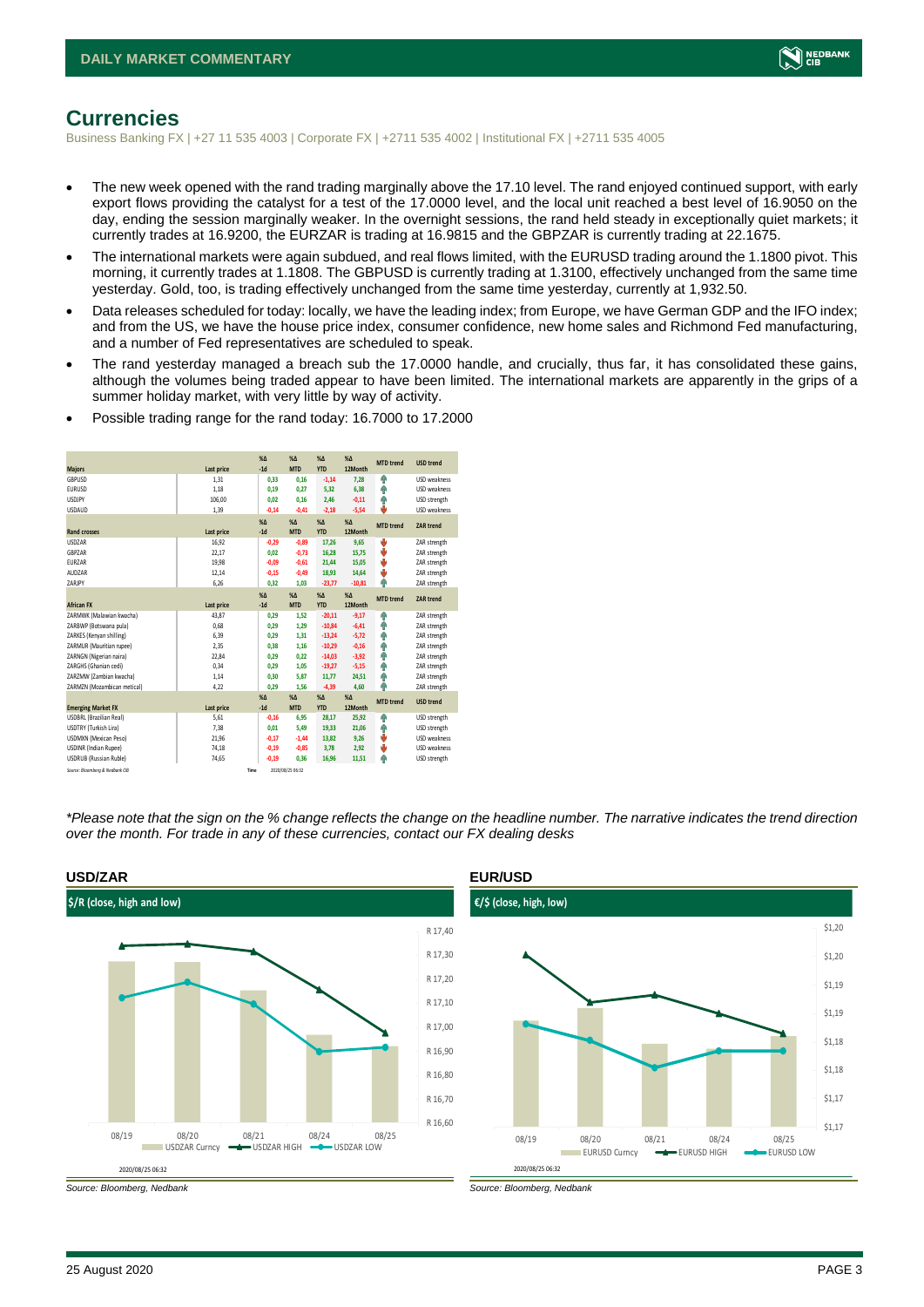# <span id="page-3-0"></span>**Commodities**

Nedbank CIB Market Commentary | CIBMarketComm@Nedbank.co.za | +27 11 537 4091| +27 11 535 4038

| <b>Commodities</b>              | Last price | $%$ $\Delta$<br>$-1d$ | %Δ<br><b>MTD</b> | $% \Delta$<br><b>YTD</b> | $%$ $\Delta$<br>12Month | <b>MTD</b> trend |
|---------------------------------|------------|-----------------------|------------------|--------------------------|-------------------------|------------------|
| Brent near future (\$)          | 45,22      | 0,20                  | 4,43             | $-31,48$                 | $-23,80$                | Ĥ                |
| WTI crude (\$)                  | 42.54      | $-0,19$               | 5,64             | $-30,33$                 | $-21,47$                | Ĥ                |
| Gold spot (\$)                  | 1935,72    | 0,35                  | $-2,03$          | 27,58                    | 26,74                   | ۸                |
| Platinum spot (\$)              | 928,21     | 0,94                  | 2,55             | $-3,97$                  | 8,42                    | Ĥ                |
| SA white maize spot (R)         | 2 956,00   | $-0,44$               | 9,44             | 13,69                    | 7,10                    | Ĥ                |
| Source: Bloombera & Nedbank CIB |            | Time                  | 2020/08/25 06:32 |                          |                         |                  |

**SA White Maize**



*Source: Bloomberg, Nedbank*





*Source: Bloomberg, Nedbank Source: Bloomberg, Nedbank*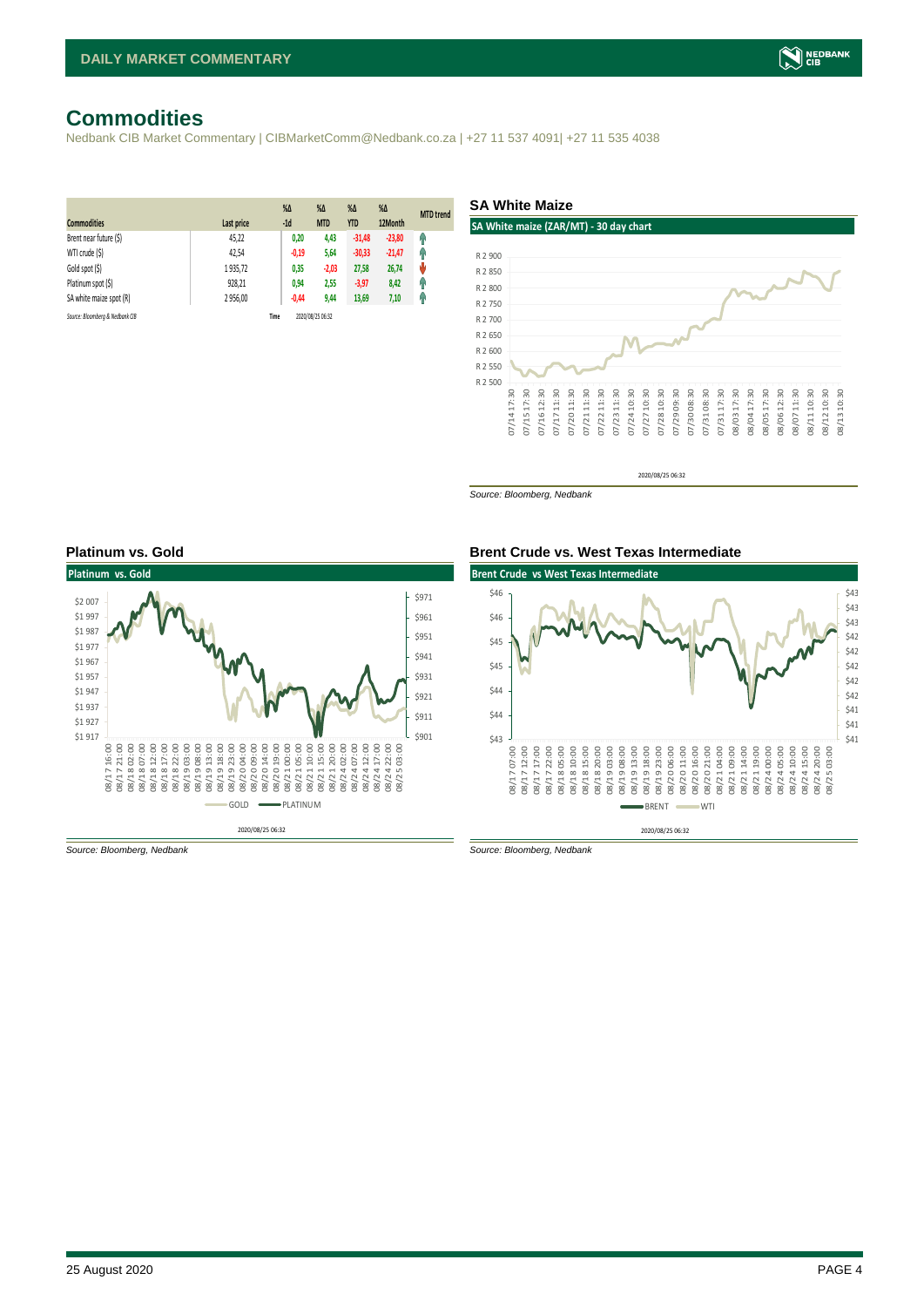# <span id="page-4-0"></span>**Equities**

Cash equities | +2711 535 4030/31

### **South Africa**

- The Top40 tracked global equity markets higher and closed +1.14%.
- The stronger rand kept domestic names well bid; banks jumped +1.83%, retailers rose +1% and real estate climbed +2%.
- In company news, ABSA released poor interim results, although in line with management guidance, and closed +3%.
- The value traded was R18.6bn, and the rand was hovering around 16.95 to the USD at the close.

### **UK/Europe**

- European markets gapped up at the open and maintained the gains until the close.
- Markets rallied on hopes of a coronavirus vaccine (Dax +2.4%, CAC +2.3% and FTSE +1.7%).
- Around the region, all the subsectors of the Stoxx Euro 600 closed in positive territory, led by energy, materials and industrial stocks.

#### **USA**

- The SPX Index had a choppy trading day, albeit with a positive bias, and closed +1%. With these moves, the Nasdaq and the S&P 500 recorded new highs.
- On Sunday, the FDA announced authorising the use for investigational purposes of convalescent plasma for the treatment of COVID-19. This lifted market sentiment and major indices.
- All the subsectors of the S&P 500 posted gains, besides healthcare stocks, which bucked the trend.

#### **Asia**

- Asian markets are trading higher this morning, taking the lead from a positive close on Wall Street night; the MSCI AC Asia Pacific ex-Japan is up +0.2%.
- The Australian ASX 200 is up +0.4%, with BHP down -0.8%.
- Tencent is currently down -1% in Hong Kong this morning.

|                                 |               | $\%$ $\Delta$    | $\%$ $\Delta$    | $\%$ $\Delta$ | $\%$ $\Delta$ | 2019        | <b>MTD</b> trend      |
|---------------------------------|---------------|------------------|------------------|---------------|---------------|-------------|-----------------------|
| <b>Developed Markets</b>        | Last price    | $-1d$            | <b>MTD</b>       | <b>YTD</b>    | 12Month       | Performance |                       |
| Dow Jones                       | 28 308,46     | 1,35             | 7,11             | $-0,81$       | 10,46         | 22,34       | ٨                     |
| Nasdaq                          | 11 379,72     | 0.60             | 5,90             | 26,83         | 46,80         | 35,23       | ۸                     |
| S&P 500                         | 3 4 3 1 , 2 8 | 1,00             | 4,90             | 6,21          | 20,52         | 28,88       | ł                     |
| DJ Eurostoxx 50                 | 3 3 3 1 , 7 4 | 2,21             | 4,96             | $-11,04$      | $-0.08$       | 25,12       | ۸                     |
| DAX                             | 13 066.54     | 2.36             | 6.12             | $-1,38$       | 12,53         | 25,22       | ۸                     |
| CAC                             | 5 007.89      | 2.28             | 4.69             | $-16,23$      | $-5,99$       | 26.46       | Ą                     |
| FTSE                            | 6 104,73      | 1,71             | 3,51             | $-19,06$      | $-13,96$      | 12,00       | ٨                     |
| ASX200                          | 6 147,40      | 0,29             | 3.70             | $-8,03$       | $-5,76$       | 13,38       | ł                     |
| Nikkei 225                      | 23 399.65     | 1,80             | 7,78             | $-1,09$       | 12,98         | 20,93       | ۸                     |
| MSCI World                      | 2417.05       | 1.04             | 4,86             | 2,48          | 15,39         | 25,19       | ۸                     |
|                                 |               | $\%$ $\Delta$    | $\%$ $\Delta$    | $\%$ $\Delta$ | $\%$ $\Delta$ | 2019        | <b>MTD</b> trend      |
| <b>Emerging Markets</b>         | Last price    | $-1d$            | <b>MTD</b>       | <b>YTD</b>    | 12Month       | Performance |                       |
| Hang Seng                       | 25 416,36     | $-0.53$          | 3,34             | $-9,84$       | $-2,91$       | 9,07        | ۸                     |
| Shanghai                        | 3379,12       | $-0.19$          | 2.09             | 10,79         | 16.63         | 23,72       | ۸                     |
| Brazil Bovespa                  | 102 298,00    | 0,77             | $-0,60$          | $-11,54$      | 4,74          | 27,07       | J                     |
| India - NSE                     | 38 939,02     | 0,36             | 3,54             | $-5,61$       | 6,10          | 14,38       | ۸                     |
| Russia Micex                    | 3 0 29,42     | 1,13             | 4.05             | $-0,54$       | 13,86         | 28,21       | ۸                     |
| <b>MSCI Emerging</b>            | 1 1 08, 23    | 1,50             | 2,72             | $-0,58$       | 13,82         | 15,38       | ٨                     |
|                                 |               | $\sqrt{\Lambda}$ | 7<br>Ул          | ,<br>%Δ       | ,<br>%Δ       | 2019        | 7<br><b>MTD</b> trend |
| <b>SA Indices</b>               | Last price    | $-1d$            | <b>MTD</b>       | <b>YTD</b>    | 12Month       | Performance |                       |
| JSE All Share                   | 56 625.42     | 1,21             | 1.62             | $-0,80$       | 4.87          | 8.24        | ٨                     |
| Top 40                          | 52 256,84     | 1,14             | 1,73             | 2,84          | 8,31          | 8,75        | ۸                     |
| Resi 10                         | 56 602,32     | 0.39             | 1.88             | 14,91         | 33,29         | 20,01       | ۸                     |
| Indi 25                         | 75 349,61     | 1,40             | 1,13             | 8,72          | 8,07          | 8,82        | ۸                     |
| Fini 15                         | 10 458.36     | 2,29             | 2.97             | $-33,28$      | $-29,30$      | $-4,30$     | ł                     |
| Source: Bloomberg & Nedbank CIB |               | Time             | 2020/08/25 06:32 |               |               |             |                       |



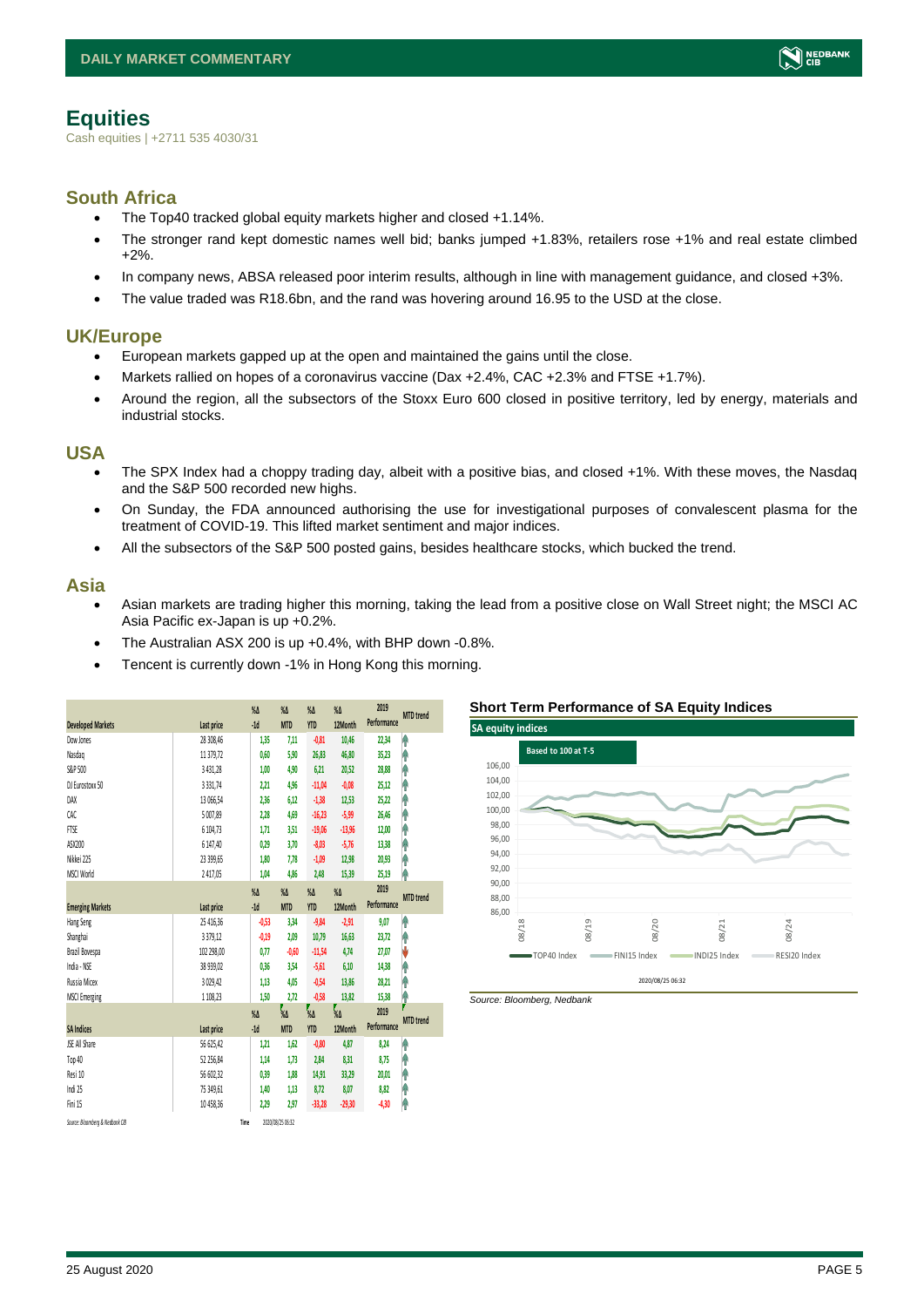# <span id="page-5-0"></span>**Last Day To Trade**

Susan Correia | Scorreia@Nedbankcapital.co.za | +27 11 295 8227

| <b>SHARE CODE</b>     | <b>SHARE NAME</b>           | <b>DIVIDEND / INTEREST RATE</b>            |
|-----------------------|-----------------------------|--------------------------------------------|
| <b>25 August 2020</b> |                             |                                            |
| AMS                   | Anglo American Plat Ltd     | dividend $@$ 1023cps                       |
| <b>FSRP</b>           | <b>Firstrand Ltd B Pref</b> | dividend @ 305.96624cps                    |
| <b>PSG</b>            | PSG Group Ltd               | Unbundling: 14 CPI shares per 100 PSG held |
| RNI                   | Reinet Investments SCA      | dividend $@394.0619$ cps                   |

*Source: JSE*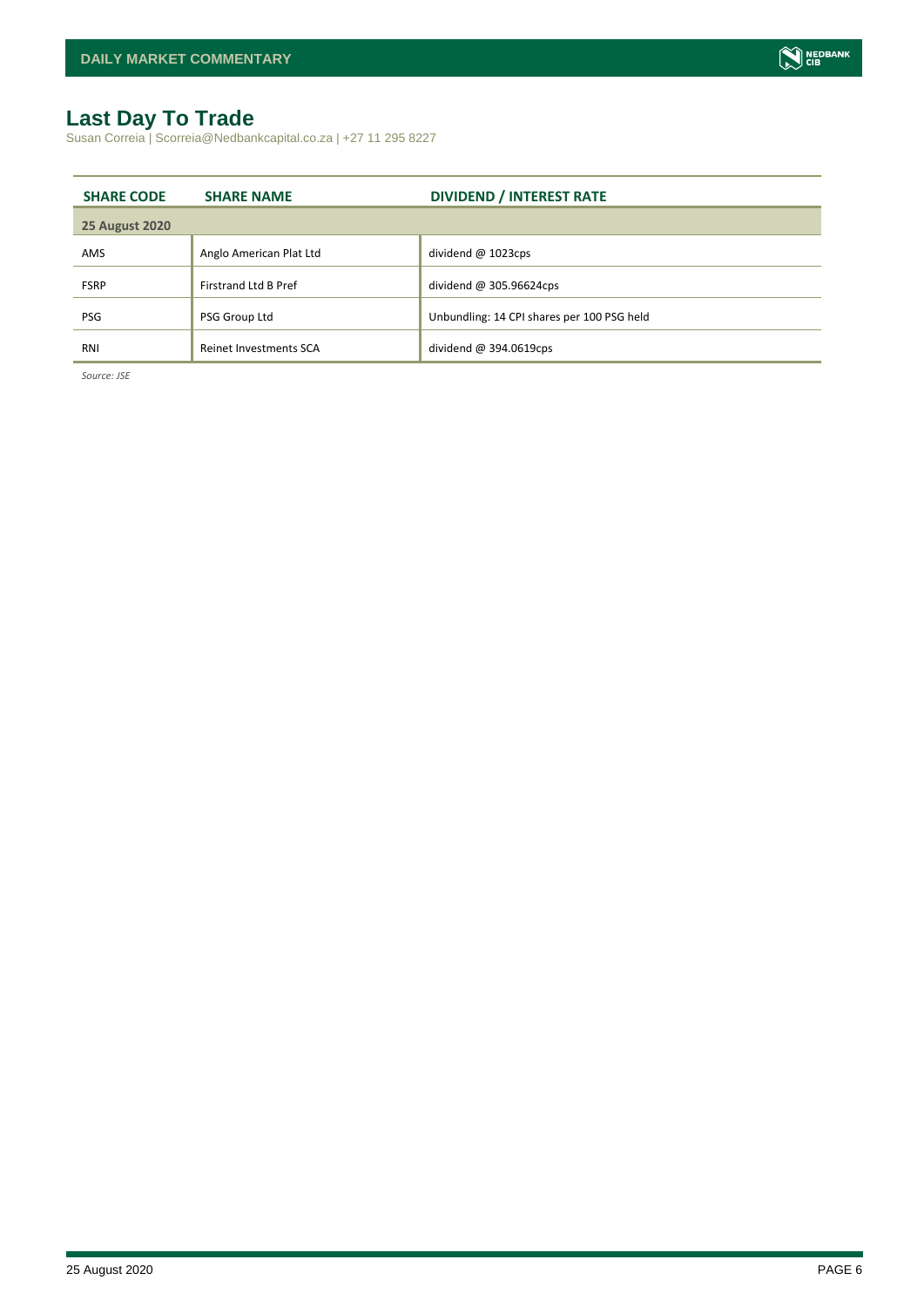# <span id="page-6-0"></span>**JSE Performance**

Nedbank CIB Market Commentary | CIBMarketComm@Nedbank.co.za | +27 11 537 4091

|                                    |            | $% \Delta$ | %Δ         | %Δ         | %Δ       | 2019        | <b>MTD</b> trend |
|------------------------------------|------------|------------|------------|------------|----------|-------------|------------------|
| <b>Top40 constituents</b>          | Last price | $-1d$      | <b>MTD</b> | <b>YTD</b> | 12Month  | Performance |                  |
| ABG: Absa Group Ltd                | 83,00      | 3,13       | 4,69       | $-44,41$   | $-45,03$ | $-7,74$     | φ                |
| AGL : Anglo American Plc           | 424,66     | 1,30       | 1,56       | 6,47       | 36,11    | 23,76       | φ                |
| AMS: Anglo American Platinum Ltd   | 1277,72    | 1,10       | $-2,02$    | $-0,11$    | 59,52    | 143,03      | V                |
| ANG: Anglogold Ashanti Ltd         | 481,99     | $-0,64$    | $-13,11$   | 52,29      | 43,25    | 74,14       | ψ                |
| APN : Aspen Pharmacare Holdings Lt | 144,88     | 10,49      | 9,39       | 21,52      | 101,78   | $-11,57$    | φ                |
| BHP: Bhp Group Plc                 | 387,96     | $-0,21$    | 4,89       | 17,64      | 22,94    | 8,56        | φ                |
| BID: Bid Corp Ltd                  | 251,02     | $-6,94$    | $-10,57$   | $-23,98$   | $-16,09$ | 24,61       | ψ                |
| BTI: British American Tobacco Plc  | 581,39     | 2,72       | 0,89       | $-2,68$    | 4,89     | 27,29       | φ                |
| BVT: Bidvest Group Ltd             | 148,93     | 2,81       | 12,89      | $-27,27$   | $-15,19$ | $-1,01$     | Ą                |
| CFR : Financiere Richemont-Dep Rec | 111,10     | 0,60       | 4,28       | 1,43       | $-6,32$  | 16,96       | Ą                |
| CLS : Clicks Group Ltd             | 251,70     | 2,86       | 10,26      | $-1,91$    | 32,82    | 34,02       | φ                |
| CPI : Capitec Bank Holdings Ltd    | 929,99     | 5,68       | 5,19       | $-35,69$   | $-15,25$ | 29,35       | φ                |
| DSY: Discovery Ltd                 | 125,56     | 2,34       | 13,29      | 4,09       | 20,11    | $-24,51$    | φ                |
| EXX : Exxaro Resources Ltd         | 147,35     | 4,09       | 9,68       | 12,36      | 23,42    | $-4,88$     | φ                |
| FSR: Firstrand Ltd                 | 39,41      | 1,00       | 1,52       | $-37,25$   | $-32,55$ | $-4,21$     | φ                |
| GFI: Gold Fields Ltd               | 211,75     | $-0,76$    | $-4,85$    | 120,87     | 136,94   | 94,30       | ψ                |
| GRT : Growthpoint Properties Ltd   | 13,50      | 2,04       | 1,58       | $-38,94$   | $-41,43$ | $-5,11$     | φ                |
| IMP : Impala Platinum Holdings Ltd | 166,89     | 4,01       | 10,61      | 16,28      | 120,14   | 291,28      | Ą                |
| INL: Investec Ltd                  | 32,89      | 1,54       | $-1,05$    | $-44,19$   | $-40,30$ | 5,01        | V                |
| INP: Investec Plc                  | 32,59      | 0,34       | $-3,29$    | $-50,42$   | $-47,39$ | 2,89        | ψ                |
| MCG: Multichoice Group Ltd         | 105,42     | 1,51       | $-0,12$    | $-9,51$    | $-22,02$ |             | V                |
| MNP: Mondi Plc                     | 329,10     | $-0,20$    | 6,95       | 0,86       | 11,63    | 7,31        | Ą                |
| MRP : Mr Price Group Ltd           | 125,08     | $-0,33$    | $-1,27$    | $-31,46$   | $-19,37$ | $-25,86$    | ψ                |
| MTN: Mtn Group Ltd                 | 67,73      | 3,09       | 14,52      | $-17,89$   | $-32,61$ | $-7,31$     | φ                |
| NED: Nedbank Group Ltd             | 110,58     | 6,76       | 5,33       | $-48,40$   | $-50,36$ | $-21,99$    | φ                |
| NHM: Northam Platinum Ltd          | 159,88     | 5,32       | 19,29      | 29,33      | 170,34   | 185,76      | φ                |
| NPN : Naspers Ltd-N Shs            | 3 068,84   | 1,21       | $-2,50$    | 33,96      | 31,48    | 19,65       | V                |
| NRP : Nepi Rockcastle Plc          | 86,50      | 2,35       | $-2,80$    | $-30,15$   | $-34,47$ | 9,58        | ψ                |
| OMU: Old Mutual Ltd                | 12,87      | 1,82       | 12,21      | $-34,54$   | $-28,93$ | $-12,23$    | φ                |
| PRX: Prosus Nv                     | 1653,45    | 1,49       | 0,27       | 56,87      |          |             | φ                |
| REM : Remgro Ltd                   | 94,48      | 1,92       | 2,22       | $-33,72$   | $-23,38$ | 0,13        | Ą                |
| RMH : Rmb Holdings Ltd             | 1,30       | $-0,76$    | $-4,41$    | $-4,11$    | 11,37    | 1,96        | ψ                |
| RNI : Reinet Investments Sca       | 326,39     | 6,45       | 0,77       | 17,62      | 28,89    | 27,03       | φ                |
| SBK: Standard Bank Group Ltd       | 114,08     | 0,13       | 5,04       | $-32,22$   | $-32,95$ | $-5,87$     | φ                |
| SHP: Shoprite Holdings Ltd         | 120,92     | 2,81       | 15,64      | $-3,97$    | 3,98     | $-33,78$    | φ                |
| SLM : Sanlam Ltd                   | 60,00      | 4,00       | $-1,33$    | $-24,15$   | $-14,98$ | $-0,88$     | ψ                |
| SOL: Sasol Ltd                     | 145,50     | 1,04       | 6,80       | $-52,06$   | $-46,35$ | $-28,59$    | φ                |
| SPP: Spar Group Limited/The        | 174,90     | 2,54       | 6,00       | $-11,45$   | 2,14     | $-4,81$     | Ĥ                |
| SSW : Sibanye Stillwater Ltd       | 49,00      | $-1,90$    | 1,66       | 36,53      | 141,74   | 258,18      | φ                |
| VOD: Vodacom Group Ltd             | 137,19     | 2,39       | 6,82       | 18,99      | 23,66    | $-12,65$    |                  |
|                                    |            |            |            |            |          |             | φ                |
| WHL: Woolworths Holdings Ltd       | 34,39      | 3,77       | 8,38       | $-29,24$   | $-33,99$ | $-11,78$    | φ                |
|                                    |            |            |            |            |          |             |                  |

<span id="page-6-1"></span> $Source: Bloomberg & Nedbank *CB*$ 

2020/08/25 06:32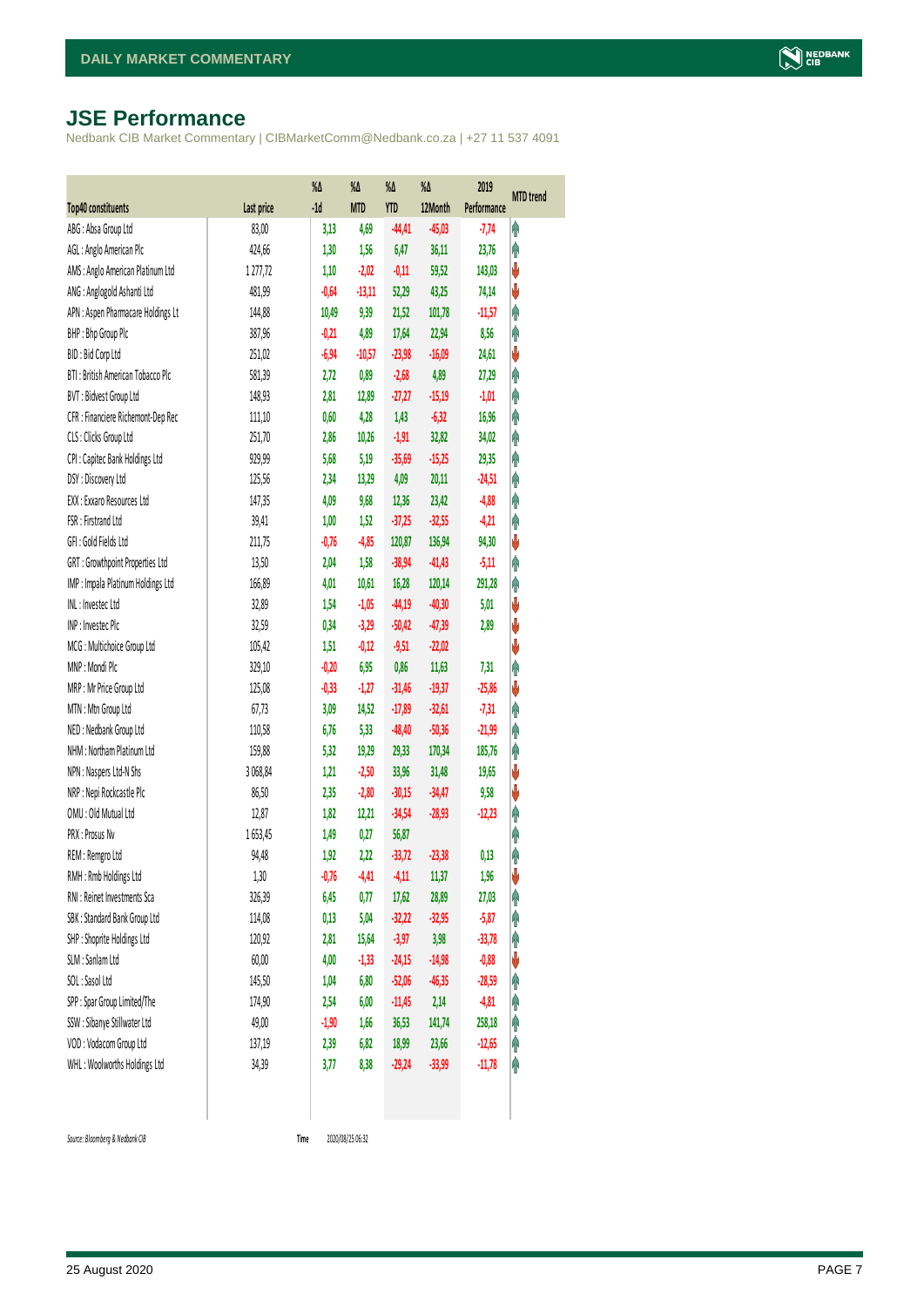# <span id="page-7-0"></span>**Foreign Flows**

Nedbank CIB Market Commentary | CIBMarketComm@Nedbank.co.za | +27 11 537 4091

| Foreign flows (bn)                  | <b>Week to 21 Aug 2020</b> | Month to 21 Aug 2020 | <b>Year to 21 Aug 2020</b> |
|-------------------------------------|----------------------------|----------------------|----------------------------|
| Foreign flows into SA equity market | -R 4.696                   | -R 24.943            | -R 127.414                 |
| Foreign flows into SA bond market   | -R 1.073                   | R 0.962              | -R 21.147                  |
| Total foreign flows                 | -R 5.769                   | -R 23.981            | -R 148.561                 |
| Source : Bloomberg                  | 2020/08/25 06:32           |                      |                            |

#### **Foreign Equity Flows: 5 Day History Foreign Bond Flows: 5 Day History**



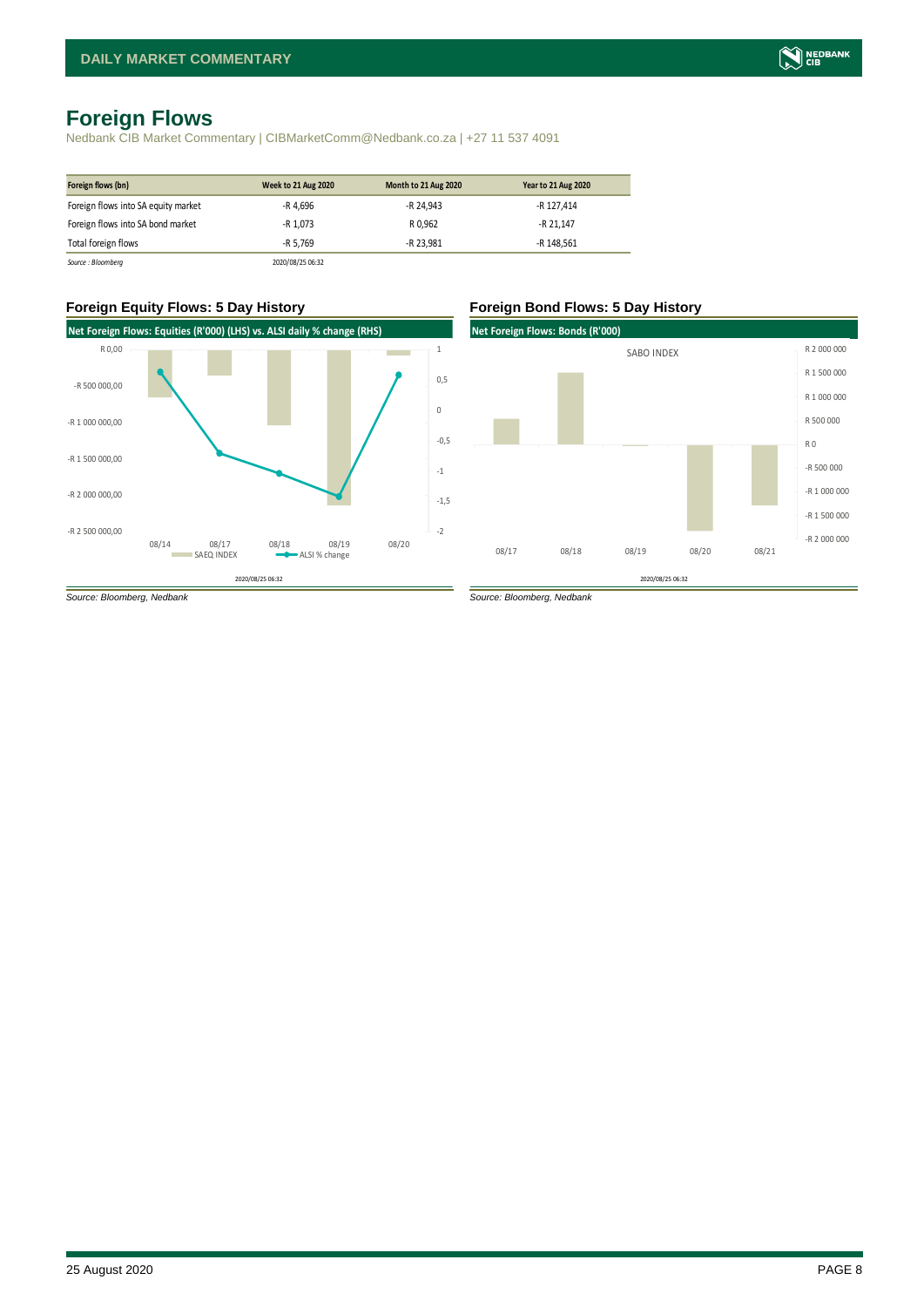# <span id="page-8-0"></span>**Economic Calendar**

Nedbank CIB Market Commentary | CIBMarketComm@Nedbank.co.za | +27 11 537 4091

|                          | Country Event                                                                           |                                  | Period      | Survey    | Actual                   | Prior     | Revised |
|--------------------------|-----------------------------------------------------------------------------------------|----------------------------------|-------------|-----------|--------------------------|-----------|---------|
| 24-August                |                                                                                         |                                  |             |           |                          |           |         |
| 02:30 PM                 | US                                                                                      | Chicago Fed Nat Activity Index   | <b>JUL</b>  | 3,70      | 1,18                     | 4,11      | 5,33    |
| 25-August                |                                                                                         |                                  |             |           |                          |           |         |
| 08:00 AM                 | GE                                                                                      | GDP SA QoQ                       | 2Q F        | $-10,10%$ | $\overline{a}$           | $-10,10%$ |         |
| 08:00 AM                 | GE                                                                                      | GDP NSA YoY                      | 2Q F        | $-11,70%$ |                          | $-11,70%$ |         |
| 09:00 AM                 | SA                                                                                      | Leading Indicator                | <b>JUN</b>  |           |                          | 95,7      |         |
| 10:00 AM                 | GE                                                                                      | <b>IFO Expectations</b>          | AUG         | 98,0      |                          | 97,0      |         |
| 10:00 AM                 | GE                                                                                      | IFO Current Assessment           | AUG         | 86,2      |                          | 84,5      |         |
| 10:00 AM                 | GE                                                                                      | IFO Business Climate             | AUG         | 92,1      |                          | 90,5      |         |
| 03:00 PM                 | US                                                                                      | S&P CoreLogic CS 20-City YoY NSA | <b>JUN</b>  | 3,60%     | $\blacksquare$           | 3,69%     |         |
| 04:00 PM                 | US                                                                                      | Richmond Fed Manufact. Index     | AUG         | $10\,$    |                          | 10        |         |
| 04:00 PM                 | US                                                                                      | Conf. Board Consumer Confidence  | AUG         | 93,0      |                          | 92,6      |         |
| 04:00 PM                 | US                                                                                      | New Home Sales                   | <b>JUL</b>  | 790k      |                          | 776k      |         |
| 04:00 PM                 | US                                                                                      | New Home Sales MoM               | <b>JUL</b>  | 1,80%     | $\overline{\phantom{a}}$ | 13,80%    |         |
| 26-August                |                                                                                         |                                  |             |           |                          |           |         |
| 10:00 AM                 | SA                                                                                      | CPI YoY                          | JUL         | 2,95%     | $\blacksquare$           | 2,20%     |         |
| 02:30 PM                 | US                                                                                      | Cap Goods Orders Nondef Ex Air   | <b>JULP</b> | 1,7%      |                          | 3,4%      |         |
| 02:30 PM                 | US                                                                                      | Durable Goods Orders             | <b>JULP</b> | 4,5%      |                          | 7,6%      |         |
| 02:30 PM                 | US                                                                                      | Durables Ex Transportation       | <b>JULP</b> | 1,90%     |                          | 3,60%     |         |
| 27-August                |                                                                                         |                                  |             |           |                          |           |         |
| 03:30 AM                 | $\mathsf{CH}% \left( \mathcal{M}\right) \equiv\mathsf{CH}^{3}\left( \mathcal{M}\right)$ | <b>Industrial Profits YoY</b>    | JUL         |           | $\frac{1}{2}$            | 11,50%    |         |
| 10:00 AM                 | EC                                                                                      | M3 Money Supply YoY              | JUL         | 9,20%     | $\overline{a}$           | 9,20%     |         |
| 11:30 AM                 | SA                                                                                      | PPI YoY                          | <b>JUL</b>  | 1,30%     |                          | 0,50%     |         |
| 02:30 PM                 | US                                                                                      | Core PCE QoQ                     | 2Q S        | $-1,10%$  |                          | $-1,10%$  |         |
| 02:30 PM                 | US                                                                                      | GDP Annualized QoQ               | 2Q S        | $-32,50%$ |                          | $-32,90%$ |         |
| 02:30 PM                 | US                                                                                      | Personal Consumption             | 2Q S        | $-34,60%$ |                          | $-34,60$  |         |
| 04:00 PM                 | US                                                                                      | Pending Home Sales NSA YoY       | JUL         | 0,00%     | $\overline{\phantom{a}}$ | 12,70%    |         |
| 05:00 PM                 | US                                                                                      | Kansas City Fed Manf. Activity   | AUG         | 5,0       |                          | 3,0       |         |
|                          |                                                                                         |                                  |             |           |                          |           |         |
| <b>Source: Bloomberg</b> |                                                                                         | 2020/08/25 06:31                 |             |           |                          |           |         |